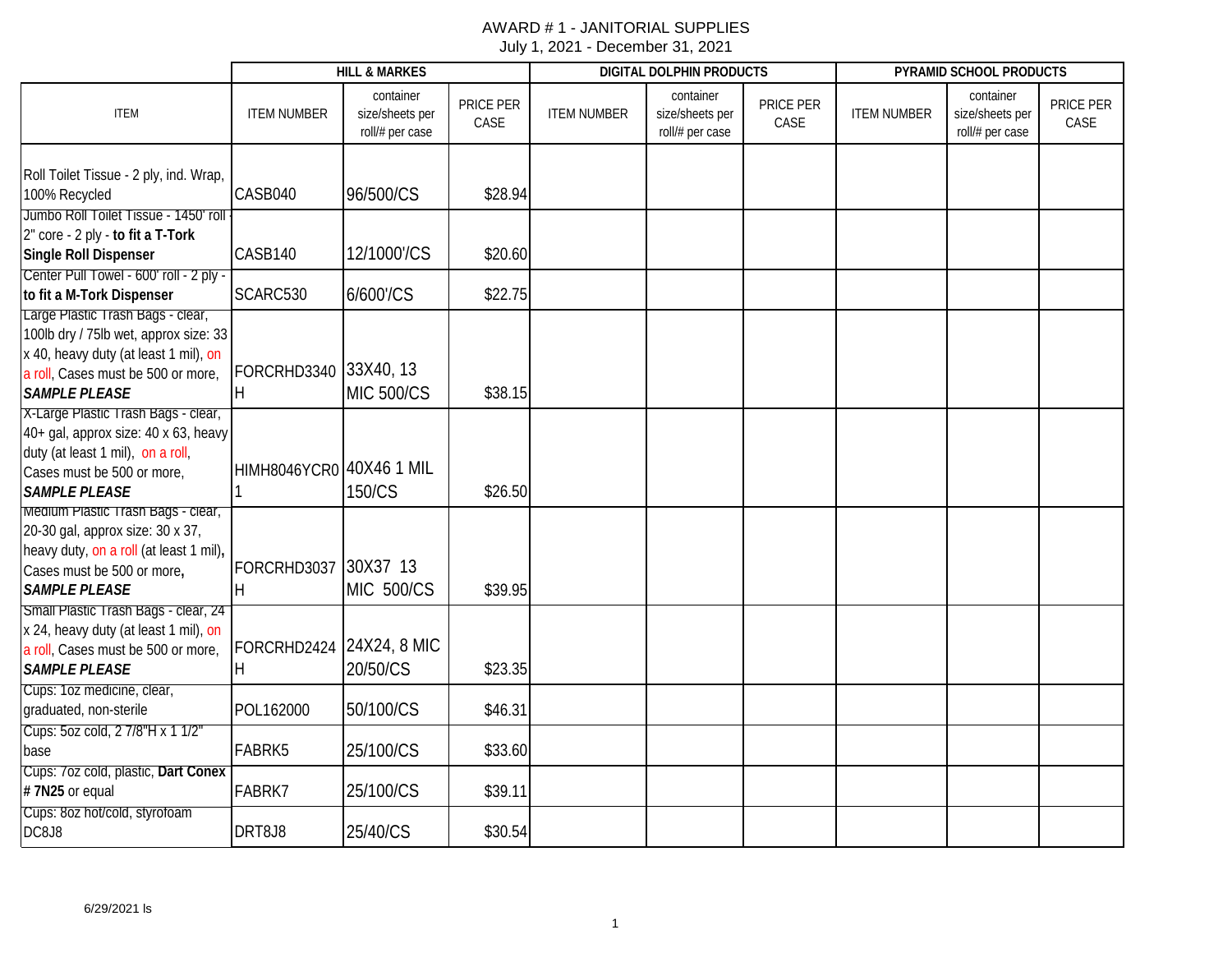## AWARD # 1 - JANITORIAL SUPPLIES

| Furniture Polish / aerosol, Pledge,                                                                                |                 |                                                     |         |                    |                         |         |  |  |
|--------------------------------------------------------------------------------------------------------------------|-----------------|-----------------------------------------------------|---------|--------------------|-------------------------|---------|--|--|
| or equal, Provide Sample if equal<br>product                                                                       | CLRCS232        | 12/170Z/CS                                          | \$26.04 |                    |                         |         |  |  |
| Multi Surface Dusting & Cleaning,<br>Endust, or equal, Provide Sample<br>& Specs if equal product                  |                 |                                                     |         | <b>DVOCB50817</b>  | 6/Case                  | \$24.62 |  |  |
| Wood Cleaner/Polish, 2 in 1,<br>Orange Glo or equal, 32 oz,<br>Provide sample if equal product                     | CLRCS232        | 12/17 OZ/CS                                         | \$26.04 |                    |                         |         |  |  |
| Everyday Cleaner, Hardwood &<br>Laminate Floor, Orange Glo, or<br>equal, 32 oz, Provide sample if<br>equal product | SMZP2666004     | SIMONIZ AP-<br>7 NEUTRAL<br><b>FLOOR</b><br>4/GL/CS | \$22.89 |                    |                         |         |  |  |
| Stainless Steel Cleaner, oil based -                                                                               |                 |                                                     |         |                    |                         |         |  |  |
| 16-18 oz<br>Liquid Disinfectant/Cleaner (non-                                                                      | CLRCS227        | 12/140Z/CS                                          | \$24.25 |                    |                         |         |  |  |
| abrasive) Comet or equal, 32 oz<br><b>NOT CRÈME</b>                                                                | JNJ4743         | VIREX,<br>12/320Z/CS                                | \$40.35 |                    |                         |         |  |  |
| Liquid Disinfectant/Cleaner<br>Concentrate, Lemon, Lysol or<br>equal, Gallon                                       | SMZQ3018004     | <b>SIMONIZ</b><br>QUAT 64<br>LEMON,<br>4/GL/CS      | \$23.25 |                    |                         |         |  |  |
| Roll Paper Towel/Perf,, sample<br>please - WHITE - RECYCLED                                                        | CASK085         | 30/85/CS                                            | \$18.23 |                    |                         |         |  |  |
| Roll Paper Towel/Perf, good quality,<br>sample please - BROWN -<br><b>RECYCLED</b>                                 | <b>MORR6800</b> | 8" BROWN<br><b>ROLL TOWEL</b><br>6/800'/CS          | \$14.50 |                    |                         |         |  |  |
| Roll Paper Towel - equal to Brawny<br>or Bounty                                                                    | CASK300         | 15/70/CS                                            | \$12.95 |                    |                         |         |  |  |
|                                                                                                                    |                 |                                                     |         | KIK19703575<br>033 | 64 oz bottle-<br>8/Case |         |  |  |
| Ammonia                                                                                                            |                 |                                                     |         |                    |                         | \$13.79 |  |  |
| Bleach - Clorox, or equal                                                                                          | <b>NO AWARD</b> |                                                     |         |                    |                         |         |  |  |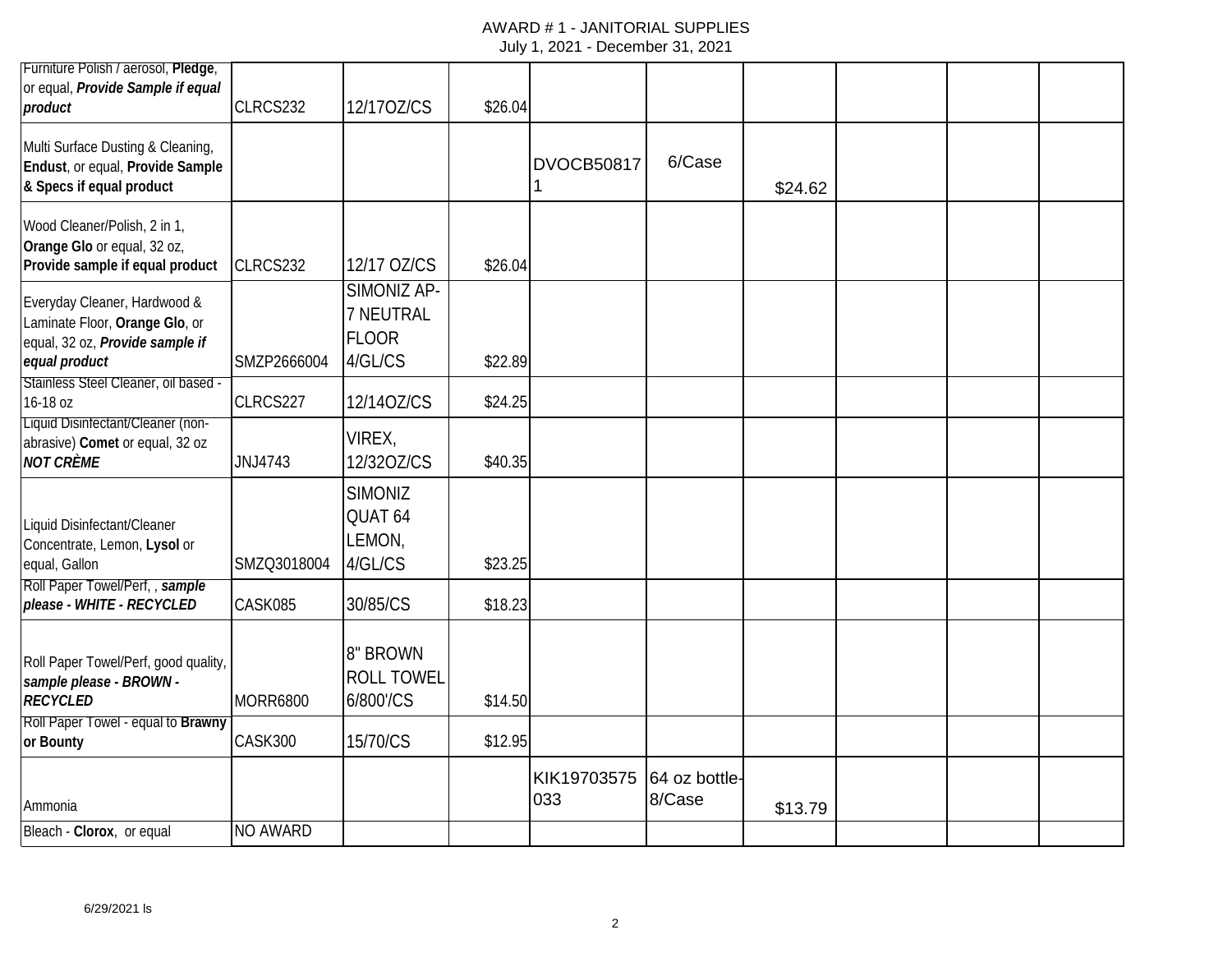|                                                                     |                  | <b>CLOTHESLIN</b> |         |                  |                     |         |                                      |                        |       |
|---------------------------------------------------------------------|------------------|-------------------|---------|------------------|---------------------|---------|--------------------------------------|------------------------|-------|
|                                                                     |                  | E LAUNDRY         |         |                  |                     |         |                                      |                        |       |
|                                                                     |                  | <b>POWDER</b>     |         |                  |                     |         |                                      |                        |       |
| Oxiclean, 25lb tub                                                  | SMZC0597050      | 50# BOX           | \$21.40 |                  |                     |         |                                      |                        |       |
| Gloves - Powder Free - Vinyl -<br>Exam (Small)                      | <b>KCHGPVPFS</b> | 10/100/CS         | \$55.00 |                  |                     |         |                                      |                        |       |
| Gloves - Powder Free - Vinyl -<br>Exam (Medium)                     | <b>KCHGPVPFM</b> | 10/100/CS         | \$55.00 |                  |                     |         |                                      |                        |       |
| Gloves - Powder Free - Vinyl -<br>Exam (Large)                      | <b>KCHGPVPFL</b> | 10/100/CS         | \$55.00 |                  |                     |         |                                      |                        |       |
| Gloves - Powder Free - Vinyl -<br>Exam (X-Large)                    | KCHGPVPFXL       | 10/100/CS         | \$55.00 |                  |                     |         |                                      |                        |       |
| Gloves - Powder Free - Latex<br>(Small)                             |                  |                   |         | BWK345SCT        | 100/Box-<br>10/Case | \$85.25 |                                      |                        |       |
| Gloves - Powder Free - Latex<br>(Medium)                            |                  |                   |         | BWK345MCT        | 100/Box-<br>10/Case | \$98.34 |                                      |                        |       |
| Gloves - Powder Free - Latex<br>(Large)                             |                  |                   |         | <b>BWK345LCT</b> | 100/Box-<br>10/Case | \$98.34 |                                      |                        |       |
| Gloves - Powder Free - Latex (X-<br>Large)                          |                  |                   |         | BWK345XLCT       | 100/Box-<br>10/Case | \$98.34 |                                      |                        |       |
| Gloves - Powder Free - Nitrile -<br>Exam (Small)                    |                  |                   |         |                  |                     |         | <b>HOSPECO</b><br>GLN103FSM          | 100/BOX, 10 BX<br>CASE | 169.9 |
| Gloves - Powder Free - Nitrile -<br>Exam (Medium)                   |                  |                   |         |                  |                     |         | <b>HOSPECO</b><br>GLN103FMD          | 100/BOX, 10 BX<br>CASE | 169.9 |
| Gloves - Powder Free - Nitrile -<br>Exam (Large)                    |                  |                   |         |                  |                     |         | <b>HOSPECO</b><br>GLN103FLG          | 100/BOX, 10 BX<br>CASE | 169.9 |
| Gloves - Powder Free - Nitrile -<br>Exam (X-Large)                  |                  |                   |         |                  |                     |         | <b>HOSPECO</b><br>GLN103FXL          | 100/BOX, 10 BX<br>CASE | 169.9 |
| Plunger                                                             |                  |                   |         | <b>IMP9201</b>   | Ea                  | \$3.59  |                                      |                        |       |
| Toilet Brush with Holder                                            | <b>IMP333</b>    | <b>EACH</b>       | \$2.66  |                  |                     |         |                                      |                        |       |
| Brooms, corn maids                                                  |                  |                   |         |                  |                     |         | ABCO BR10016 EACH                    |                        | 2.89  |
| Brooms, Angled, 12" Polypropylene<br>Bristle, w/Vinyl Coated Handle | OCD6410          | 11", EACH         | \$3.92  |                  |                     |         |                                      |                        |       |
| Push Broom w/Non-Wood Handle -<br>2' wide                           |                  |                   |         |                  |                     |         | <b>BETTER BRUSH</b><br>100124+330259 | <b>EACH</b>            | 9.78  |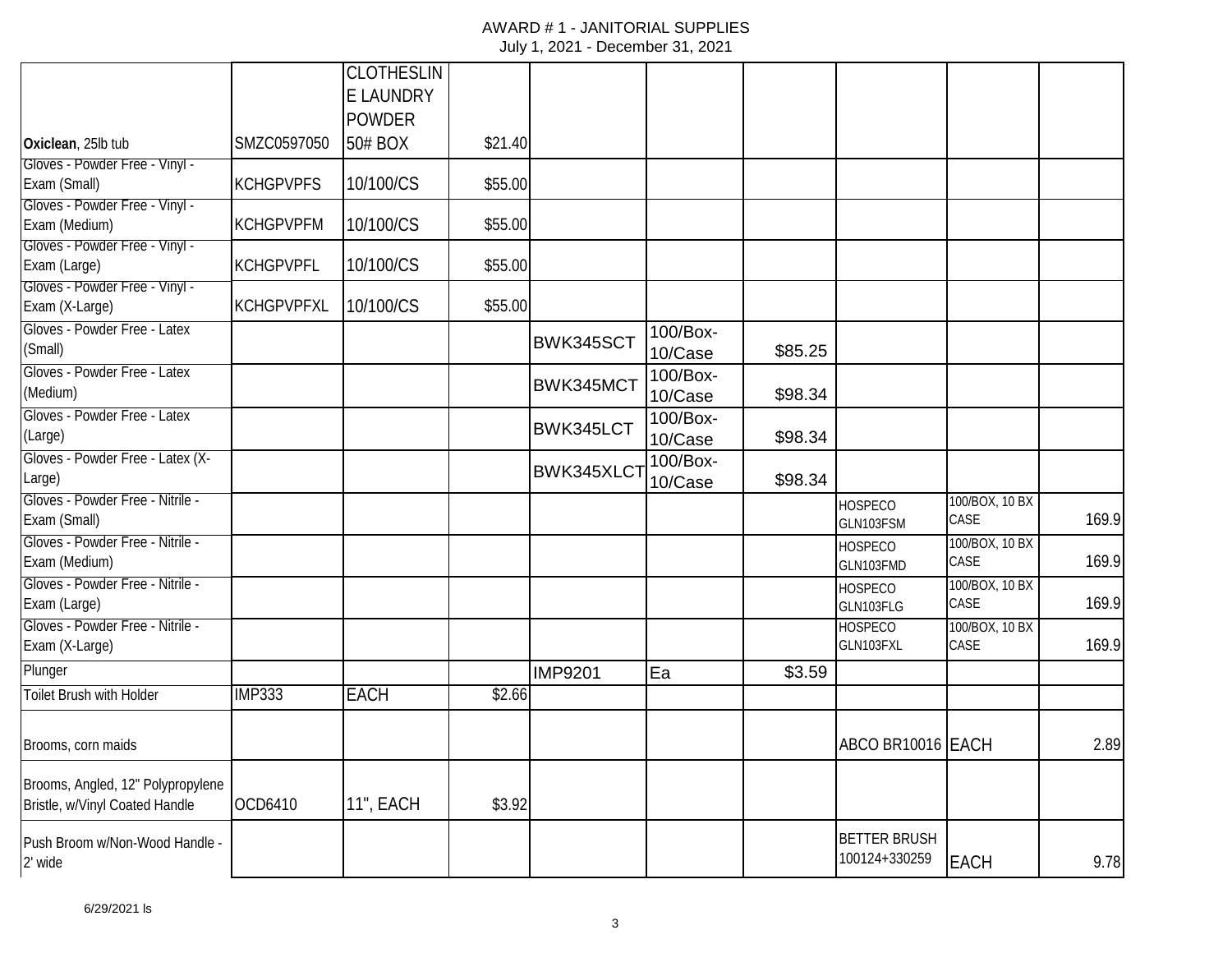# AWARD # 1 - JANITORIAL SUPPLIES

| Push Broom w/Non-Wood Handle -<br>4' wide                                                      | <b>NO AWARD</b>      |                                                                                       |         |                   |        |                                    |                         |       |
|------------------------------------------------------------------------------------------------|----------------------|---------------------------------------------------------------------------------------|---------|-------------------|--------|------------------------------------|-------------------------|-------|
| Air Deodorizer - Simonize<br>Eliminator or equal - Provide<br>Sample & Specs if equal product  | SMZL2107012          | 12/320Z/CS                                                                            | \$21.75 |                   |        |                                    |                         |       |
| Air Freshener - 9.7 oz - Febreze Air<br><b>Effects or equal</b>                                |                      |                                                                                       |         |                   |        | FEBREEZE<br>BGC96257 8.8 OZ 6/CASE |                         | 21.99 |
| Spray Disinfectant, 16.5 oz, Chase<br>or equal                                                 |                      |                                                                                       |         |                   |        | CHASE 433-4101                     | 12-16.5 OZ<br>CANS/CASE | 29.98 |
| <b>Odor Obsorbing Gel - assorted</b><br>scents - 8 oz - Natural Magic, or<br>equal             |                      |                                                                                       |         | WMN4119DEA14oz/Ea | \$4.33 |                                    |                         |       |
| Universal Telescopic Window<br>Squeegee Pole - 4-8'                                            | TUWDB70HND1 EACH     |                                                                                       | \$5.30  |                   |        |                                    |                         |       |
| Bi-Level Deck Scrub Brush - 10" -<br>stiff crimped polypropylene bristles -<br>60" wood handle | OCD27190+<br>OCD7160 | <b>EACH</b>                                                                           | \$5.20  |                   |        |                                    |                         |       |
| Mop Head - 8 oz - THIN BAND<br>ONLY - (nylon or blend for waxing)                              |                      |                                                                                       |         |                   |        | <b>ABCO</b><br>LM203MCSNB          | <b>DOZEN</b>            | 39.98 |
| Mop Head - 16 oz - THIN BAND<br><b>ONLY</b>                                                    |                      |                                                                                       |         |                   |        | <b>ABCO</b><br><b>CM2016S</b>      | <b>DOZEN</b>            | 17.40 |
| Mop Head - 20 oz - THIN BAND<br><b>ONLY</b>                                                    |                      |                                                                                       |         |                   |        | <b>ABCO</b><br><b>CM2020S</b>      | <b>DOZEN</b>            | 20.76 |
| Cotton Wall Mop Pad 5" x 8 1/2" -<br>Geerpres # 9502 or equal                                  | <b>TUWMFLACH9</b>    | Q"<br><b>MICROFIBER</b><br><b>WALL WASH</b><br>HEAD 12/CS,<br>2-3 WEEK<br><b>LEAD</b> | \$72.60 |                   |        |                                    |                         |       |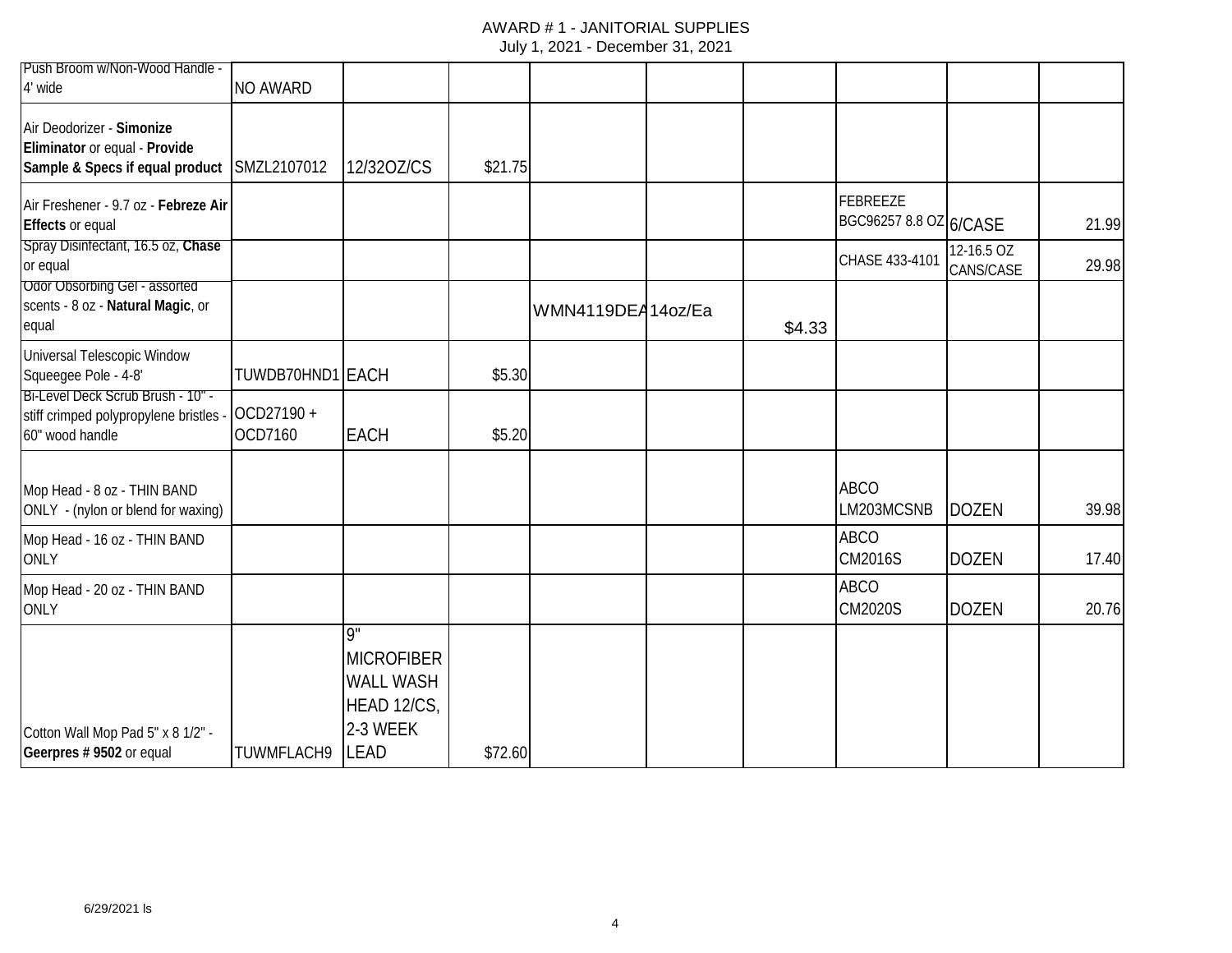| Microfiber Wall Wash Mop Pad - 5"<br>x 10 1/2" - Backing: velcro style loop TUWMMS9GWL                                                                                    |             | ió<br><b>GREEN/WHIT</b><br>E<br><b>MICROFIBER</b><br>12/CS 2-3<br><b>WK LEAD</b><br><b>TIME</b>        | \$36.90 |  |                          |                                             |         |
|---------------------------------------------------------------------------------------------------------------------------------------------------------------------------|-------------|--------------------------------------------------------------------------------------------------------|---------|--|--------------------------|---------------------------------------------|---------|
| Handle for above Microfiber Wall<br>Wash Mop                                                                                                                              | TUWPTZ9     | 6/CS 2-3 WK<br><b>LEAD TIME</b>                                                                        | \$34.00 |  |                          |                                             |         |
| Loop Wet Mop Head -<br>Cotton/Synthetic - Heavy Duty 5"<br>Vinyl Headbands - Washable - W.B.<br>Mason BWK502WHCT or equal -<br>Provide Sample & Specs if equal<br>product |             |                                                                                                        |         |  | <b>ABCO</b><br>CLM303MWB | 12 EA/CTN<br><b>FULL CTN</b><br><b>ONLY</b> | 3.17 EA |
| <b>Commercial Rectangle Down Press</b><br>Mop Bucket w/Wringer - 20 qt -<br>Rubbermaid FGQ93000Blue or<br>equal - Provide Sample & Specs if RUBFGQ93000<br>equal product  | <b>BLUE</b> | EACH 2-3<br><b>WK LEAD</b><br><b>TIME</b>                                                              | \$89.25 |  |                          |                                             |         |
| Side Press Mop Bucket w/Wringer -<br>26 qt - Rubbermaid FG748000Yel<br>or equal - Provide Sample &<br>Specs if equal product                                              | OCD96988    | EACH 2-3<br><b>WK LEAD</b><br><b>TIME</b>                                                              | \$41.60 |  |                          |                                             |         |
| Murphy's Oil - liquid soap, or equal CPL1103                                                                                                                              |             | 4/GL/CS                                                                                                | \$54.00 |  |                          |                                             |         |
| Bully crème cleanser - qt                                                                                                                                                 | SMZG1325012 | <b>SIMONIZ</b><br><b>GENTLE</b><br><b>TOUCH</b><br>12/320Z/CS,<br><b>NS 2-3 WK</b><br><b>LEAD TIME</b> | \$19.92 |  |                          |                                             |         |
| Digest - gal - or equal - Provide<br>Sample & Specs if equal product SMZD0860004                                                                                          |             | 4/GL/CS                                                                                                | \$24.97 |  |                          |                                             |         |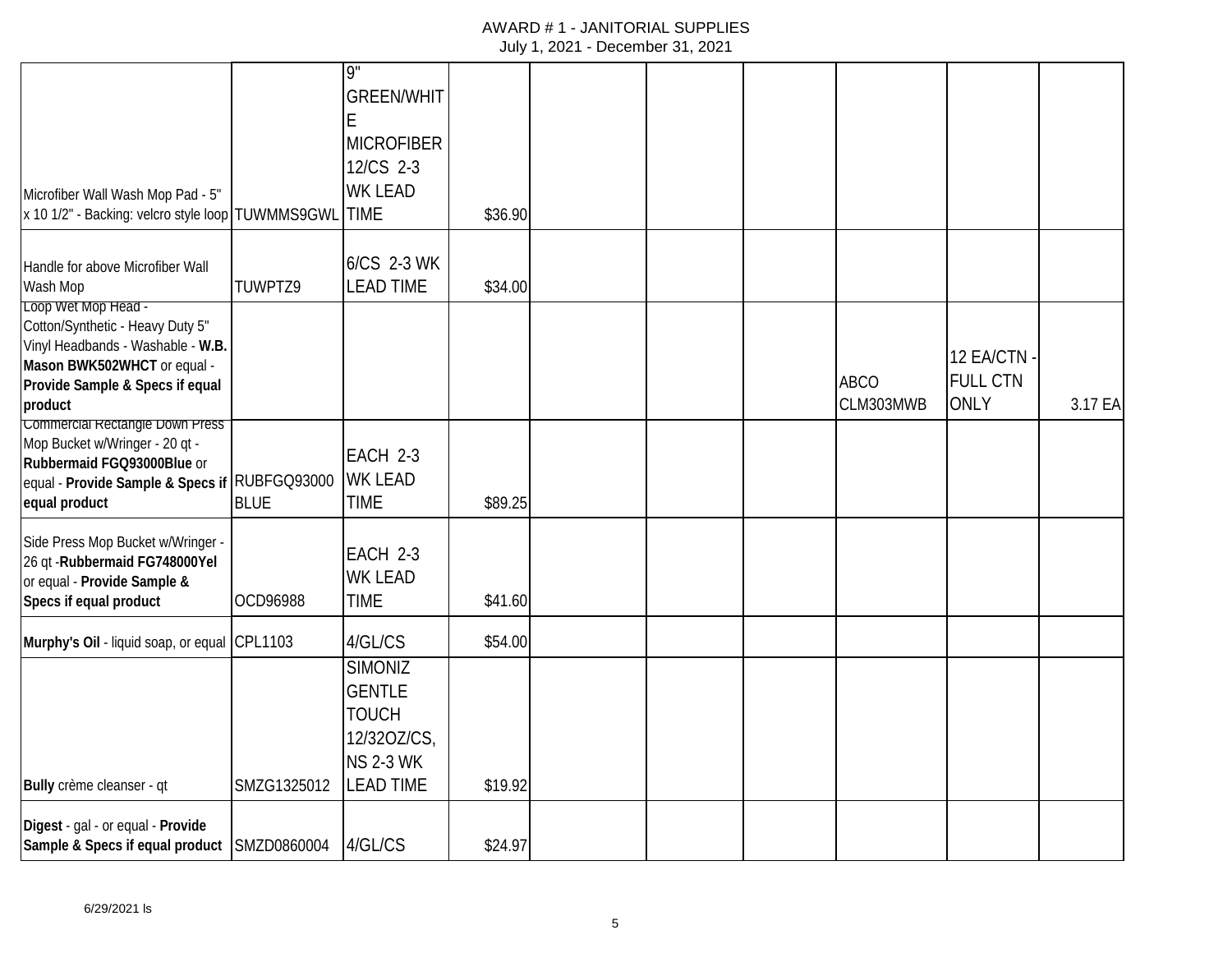| Powder Cleanser - Comet, or equal                                                 |                   | <b>AJAX</b>                                        |                                     |             |    |        |                          |             |      |
|-----------------------------------------------------------------------------------|-------------------|----------------------------------------------------|-------------------------------------|-------------|----|--------|--------------------------|-------------|------|
| Provide Sample & Specs if equal<br>product                                        | <b>CPL4278</b>    | 24/210Z/CS                                         | \$24.75                             |             |    |        |                          |             |      |
| Simple Green - gallon or equal -<br>Provide Sample & Specs if equal<br>product    | SMZP2668004       | PINE KLEEN<br>4/GL/CS                              | \$16.58                             |             |    |        |                          |             |      |
| Bissell - Carpet Shampoo, or equal<br>Provide Sample & Specs if equal<br>product  | SMZP2669004       | PICK UP<br>4/GL/CS                                 | \$26.85                             |             |    |        |                          |             |      |
| Spray Bottles - 32oz                                                              |                   |                                                    |                                     |             |    |        | <b>IMPACT</b><br>#5032WG | <b>EACH</b> | 0.48 |
| <b>Trigger Sprayers</b>                                                           |                   |                                                    |                                     |             |    |        | IMPACT #4902             | <b>EACH</b> | 0.50 |
| Mop Handles                                                                       |                   |                                                    |                                     |             |    |        | <b>ABCO</b><br>#01203NB  | <b>EACH</b> | 5.01 |
| Floor Wax - gal, Wet Look or equal SMZCS0740004 TIME                              |                   | 4/GL/CS 2-3<br><b>WK LEAD</b>                      | \$40.46                             |             |    |        |                          |             |      |
| Floor Stripper - gal                                                              |                   |                                                    |                                     | BWK4404STEA | Ea | \$8.81 |                          |             |      |
| Floor Finish - gal, Simonize Super<br>Sealer or equal                             | SMZCS0700004 TIME | 4/GL/CS 2-3<br><b>WL LEAD</b>                      | \$33.85                             |             |    |        |                          |             |      |
| Cleaner/Degreaser - Simonize<br>AP7, container size: gallon, or equal SMZP2666004 |                   | 4/GL/CS                                            | \$22.65                             |             |    |        |                          |             |      |
| Cleaner/Degreaser - Simonize<br>Strike Force or equal, container<br>size: Quart   | SMZC0595012       | 12/320Z/CS<br><b>NS 2-3 WK</b><br><b>LEAD TIME</b> | \$18.70                             |             |    |        |                          |             |      |
| GOJO Deluxe Lotion Hand Soap 2L<br>#2217 - dispensers supplied free of<br>charge  | GJ221704          | 4/2000 ML/CS<br><b>NS 2-3 WK</b><br>LEAD TIME      | \$44.76                             |             |    |        |                          |             |      |
| Dispenser for #2217 - FREE                                                        | GJ223008          | SOLD 8/CS<br>ONLY NS 2-3<br>WK LEAD<br><b>TIME</b> | N/C WITH<br><b>AWARD OF</b><br>SOAP |             |    |        |                          |             |      |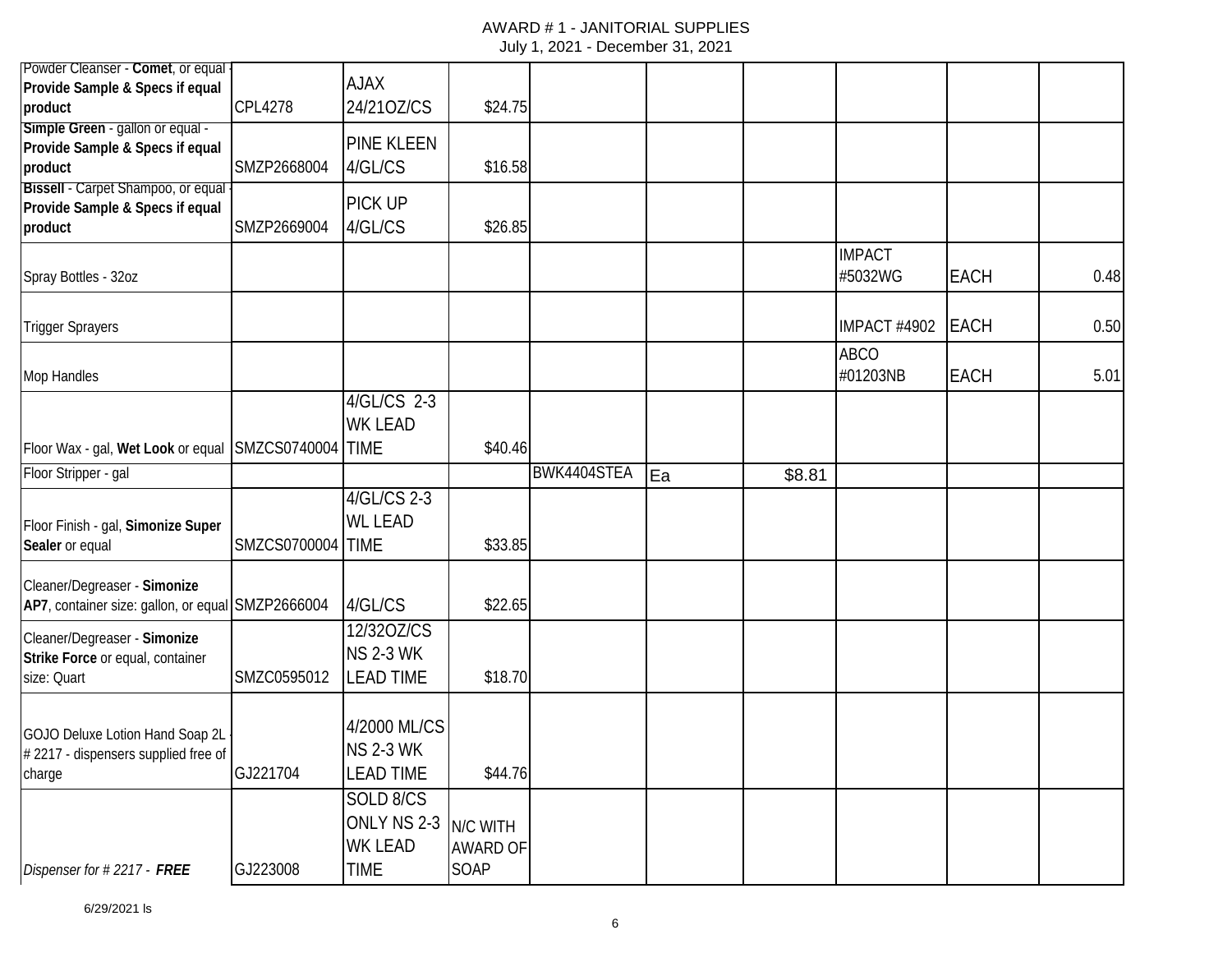| Liquid Hand Soap Simonize Phlo                                              |                   |                                                         |          |             |          |         |  |  |
|-----------------------------------------------------------------------------|-------------------|---------------------------------------------------------|----------|-------------|----------|---------|--|--|
| Off or equal, for dispensers (gal)                                          | SMZCS025004       | 4/GL/CS                                                 | \$17.18  |             |          |         |  |  |
| Hand Sanitizers Purell 9656/9657,<br>or equal                               | GJ965712          | 12/800ML/CS                                             | \$98.30  |             |          |         |  |  |
| Hand Sanitizers Foam 5392, or<br>equal                                      | GJ539202          | 2/1200ML/CS                                             | \$55.95  |             |          |         |  |  |
| Liquid (HE) Laundry Detergent - 100<br>oz, Tide, or equal                   | SMZW4200004       | <b>WASH PLUS</b><br>4/GL/CS                             | \$19.32  |             |          |         |  |  |
| Electrolux Type U / Prolux Vacuum<br><b>Bags - 100/cs</b>                   |                   |                                                         |          | APCJANELU2  | 100/Case | \$55.99 |  |  |
| Mighty Mite - Type MM vacuum<br>bags                                        |                   |                                                         |          | APCJANEUMM3 | 36/Case  | \$26.49 |  |  |
| Sanitaire Vacuum Bags - UP-1 -<br>9100, C4900                               | <b>NO AWARD</b>   |                                                         |          |             |          |         |  |  |
| Sanitaire Vacuum Bags - SD -<br>P1/6600                                     | <b>NO AWARD</b>   |                                                         |          |             |          |         |  |  |
| Vacuum Cleaner Scent Tabs - Style<br>515                                    | <b>NILAS00305</b> | 8/12/CS                                                 | \$60.55  |             |          |         |  |  |
| Ecolab TriStar Flexylight Laundry<br>Soap #16326                            | ECO6100916        | <b>HOMESTYLE</b><br><b>LIQUID</b><br>LAUNDRY 2.5<br>GAL | \$123.86 |             |          |         |  |  |
| Ecolab Neutral Floor Cleaner #<br>6100035                                   | ECO6100035        | 2/2L/CS                                                 | \$60.36  |             |          |         |  |  |
| <b>Ecolab Heavy Duty Bathroom</b><br>Cleaner Disinfectant #10158            | ECO6101798        | 2/2L/CS                                                 | \$153.83 |             |          |         |  |  |
|                                                                             |                   | 2/2L/CS NS 2-<br>3 WK LEAD                              |          |             |          |         |  |  |
| Ecolab Orange Force # 21038                                                 | ECO6121038        | <b>TIME</b>                                             | \$60.23  |             |          |         |  |  |
| <b>Ecolab Revitalize Encapsulation</b><br>Carpet Cleaner - 1 gal # 61495099 | ECO6195099        | 4/GL/CS NS 2-<br>3 WK LEAD<br>TIME                      | \$98.34  |             |          |         |  |  |
| Ecolab Solid Surge Plus # 17905                                             | ECO6117905        | 4/9LB/CS                                                | \$205.69 |             |          |         |  |  |
| Ecolab All Purpose Cleaner # 14205 ECO6100912                               |                   | <b>OASIS PRO</b><br>14 CLEANER<br>2/2L/CS               | \$150.39 |             |          |         |  |  |
|                                                                             |                   |                                                         |          |             |          |         |  |  |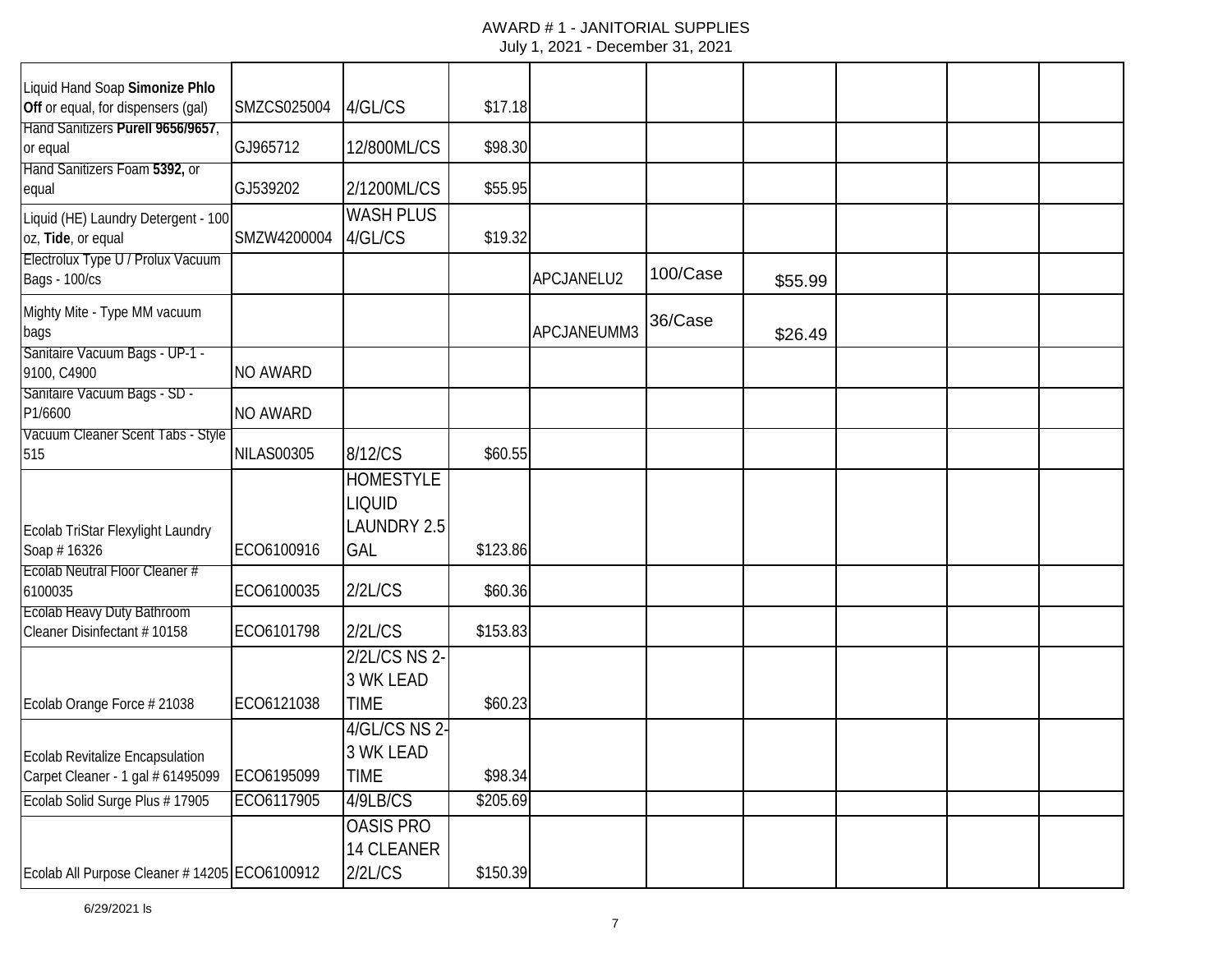| Ecolab Solid Navisoft # 16001                                         | ECO6116001       | 2/6LB/CS                           | \$127.42        |                |                   |         |                  |           |         |
|-----------------------------------------------------------------------|------------------|------------------------------------|-----------------|----------------|-------------------|---------|------------------|-----------|---------|
|                                                                       |                  | LOW-TEMP<br>LAUNDRY                |                 |                |                   |         |                  |           |         |
|                                                                       |                  | <b>SOLID</b>                       |                 |                |                   |         |                  |           |         |
|                                                                       |                  | <b>CHLORINE</b>                    |                 |                |                   |         |                  |           |         |
|                                                                       |                  | <b>SANITI</b>                      |                 |                |                   |         |                  |           |         |
| Ecolab Stain Away # 13649                                             | ECO6100975       | 2/4LB/CS                           | \$56.43         |                |                   |         |                  |           |         |
| Disposable Multipurpose Rags, 10"                                     |                  | 12.5" X 13"                        |                 |                |                   |         |                  |           |         |
| x 12", 200/bx - Scott Rags In A Box<br>or equal                       | KIM05812         | 1080/CS                            | \$40.60         |                |                   |         |                  |           |         |
|                                                                       |                  | 25LB                               |                 |                |                   |         |                  |           |         |
| Shop Rags - 100% cotton - 14x14 -                                     |                  | <b>APPROX</b>                      |                 |                |                   |         |                  |           |         |
| 60/bx - Uline # S-7288 or equal                                       | HSP34025         | 180/CS                             | \$35.98         |                |                   |         |                  |           |         |
|                                                                       |                  | 25LB                               |                 |                |                   |         |                  |           |         |
| Terry Cloth Cleaning Rags - 14x17,                                    |                  | <b>APPROX</b>                      |                 |                |                   |         |                  |           |         |
| 25 lb - Hospeco #534-25 or equal<br>General Purpose Scouring Pad - 6" | HSP53425         | 200/CS                             | \$41.75         |                |                   |         |                  |           |         |
| x 9", 3M or equal                                                     |                  |                                    |                 |                |                   |         | <b>ACS #S096</b> | 60 EA/CTN | 0.17 EA |
|                                                                       |                  | <b>SIMONIZ</b>                     |                 |                |                   |         |                  |           |         |
| Glass Cleaner - Windex or equal                                       | SMZ08012         | 12/320Z/CS                         | \$15.00         |                |                   |         |                  |           |         |
| Revitalize Miracle Spotter #<br>6101125 or equal                      |                  |                                    |                 | <b>BWK4821</b> | 32 Oz,<br>12/Case | \$23.25 |                  |           |         |
| Antibacterial Foam Soap - 1250 ml -                                   |                  |                                    |                 |                |                   |         |                  |           |         |
| #5162                                                                 | GJE516204EXL     | 4/1250 ML/CS                       | \$56.80         |                |                   |         |                  |           |         |
|                                                                       |                  |                                    | N/C WITH        |                |                   |         |                  |           |         |
| Dispenser for Antibacterial Foam                                      |                  |                                    | <b>AWARD OF</b> |                |                   |         |                  |           |         |
| Soap - 1250 ml - FREE                                                 | GJE515506EXL     | 6/CS                               | SOAP            |                |                   |         |                  |           |         |
|                                                                       |                  | <b>MAINTAIN</b>                    |                 |                |                   |         |                  |           |         |
|                                                                       |                  | <b>SPRAY</b><br><b>BUFF12/32OZ</b> |                 |                |                   |         |                  |           |         |
| Snapback Spray Buff, Floor<br>Cleaner or equal size: Gallon           | SMZCS0725012 /CS |                                    | \$28.16         |                |                   |         |                  |           |         |
|                                                                       |                  | <b>AP-7 NEUT</b>                   |                 |                |                   |         |                  |           |         |
|                                                                       |                  | <b>FLOOR</b>                       |                 |                |                   |         |                  |           |         |
| MPC All-Surf - All Purpose Cleaner                                    |                  | <b>CLEANER</b>                     |                 |                |                   |         |                  |           |         |
| or equal                                                              | SMZP2666004      | 4/GL/CS                            | \$22.65         |                |                   |         |                  |           |         |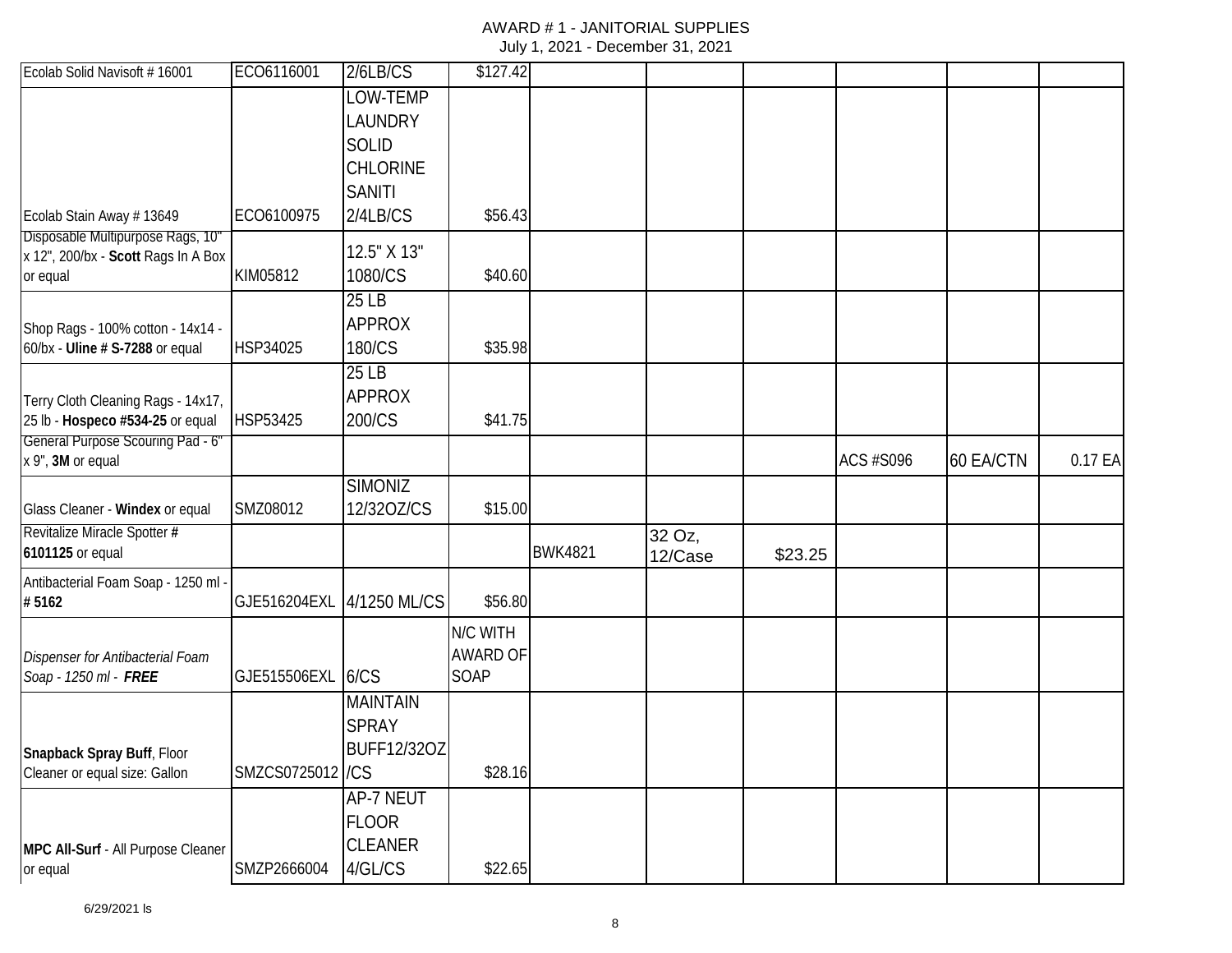| Simonize Freedom Bowl Cleaner -                            |             |            |         |  |                         |                 |       |
|------------------------------------------------------------|-------------|------------|---------|--|-------------------------|-----------------|-------|
| 4/gal or equal                                             | SMZF1231012 | 12/320Z/CS | \$16.40 |  |                         |                 |       |
|                                                            |             |            |         |  |                         | 24              |       |
|                                                            |             |            |         |  | HYDRA H7150-            | <b>EACH/CAS</b> |       |
| Magic Erasers (Mr. Clean) or equal                         |             |            |         |  | 24                      |                 | 12.96 |
| Lint Rollers - 12/cs                                       | NO AWARD    |            |         |  |                         |                 |       |
| <b>Enmotion Towels - Brown -</b><br>6/800'/cs              | GPF89480    | 6/800'/CS  | \$47.37 |  |                         |                 |       |
| Enmotion Towels - White - 6/800'/cs GPF89460               |             | 6/800'/CS  | \$49.80 |  |                         |                 |       |
| Sanitary Napkin Receptacle -<br>арргох 10" х 7" х3"        |             |            |         |  | <b>IMPACT #1102</b>     | <b>EACH</b>     | 12.04 |
| Sanitary Napkin Receptacle Liner -<br>10" x 7" x3", 500/cs |             |            |         |  | <b>HOSPECO</b><br>KL260 | 500/CASE        | 13.79 |
|                                                            |             |            |         |  |                         |                 |       |
| MINIMUM ORDER TO AVOID SHIPPING<br><b>FEES</b>             | \$250       |            |         |  | \$50.00                 |                 |       |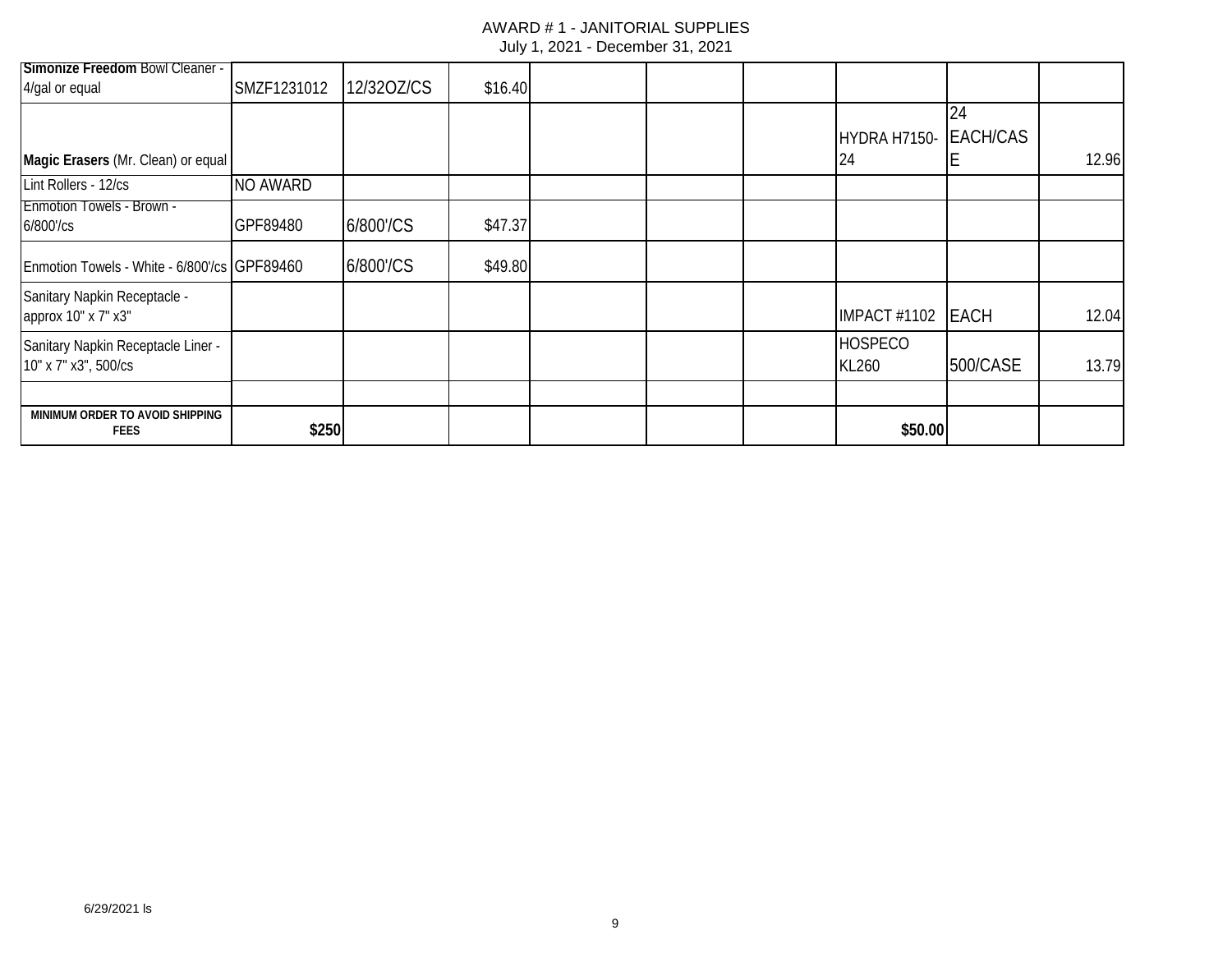|                                            |                        | <b>HILL &amp; MARKES</b> |                |                    | <b>DIGITAL DOLPHIN PRODUCTS</b> |                |                              | <b>NYSID</b>              |                   |
|--------------------------------------------|------------------------|--------------------------|----------------|--------------------|---------------------------------|----------------|------------------------------|---------------------------|-------------------|
| <b>ITEM</b>                                | <b>ITEM NUMBER</b>     | NUMBER PER<br>CASE       | PRICE PER CASE | <b>ITEM NUMBER</b> | NUMBER PER<br>CASE              | PRICE PER CASE | <b>ITEM</b><br><b>NUMBER</b> | <b>NUMBER</b><br>PER CASE | PRICE PER<br>CASE |
| All-Purpose Liquid Cleaner - gal           | SMZP2666004            | 4/GL/CS                  | \$22.65        |                    |                                 |                |                              |                           |                   |
| Aluminum Foil 18" x 500'                   | <b>WES294</b>          | <b>ROLL</b>              | \$14.18        |                    |                                 |                |                              |                           |                   |
| <b>Apron Plastic</b>                       | ISL250021              | 5/100/CS                 | \$34.80        |                    |                                 |                |                              |                           |                   |
| Bib Apron - Clear Vinyl - 45x36 - 12/pkg   | <b>NO AWARD</b>        |                          |                |                    |                                 |                |                              |                           |                   |
| Bags -10# Elephant                         | DUO71010               | 400/BL                   | \$21.00        |                    |                                 |                |                              |                           |                   |
| Bags -10# Brown                            |                        |                          |                | BAGGK105<br>00     | 500                             | \$13.77        |                              |                           |                   |
| Bags - 8# Brown Paper                      | <b>DUO80984</b>        | 500/BL                   | \$14.88        |                    |                                 |                |                              |                           |                   |
| Bags - 6# White - waxed                    | PPC300296              | 1000/CS                  | \$55.05        |                    |                                 |                |                              |                           |                   |
| Bags - 6# White                            | DU081223               | 500/BL                   | \$15.24        |                    |                                 |                |                              |                           |                   |
| Bags - 6# Brown                            | DUO80983               | 500/BL                   | \$12.88        |                    |                                 |                |                              |                           |                   |
| Bags - 3# Brown Paper                      | DUO18403               | 500/BL                   | \$9.53         |                    |                                 |                |                              |                           |                   |
| Bags - 4# Brown Paper                      | DUO81007               | 500/BL                   | \$7.61         |                    |                                 |                |                              |                           |                   |
| Garbage Bags - 30-33 gal - Heavy           | FORCRHD3340<br>Η       | 500/CS                   | \$38.15        |                    |                                 |                | D4366                        | 250/CS                    | 27.96             |
| Garbage Bags - 56 gal - Black - Heavy Duty | HIMZ8648WKR0 MIC BLACK | 43X4822<br>150/CS        | \$27.35        |                    |                                 |                | D4368                        | 100/CS                    | 34.18             |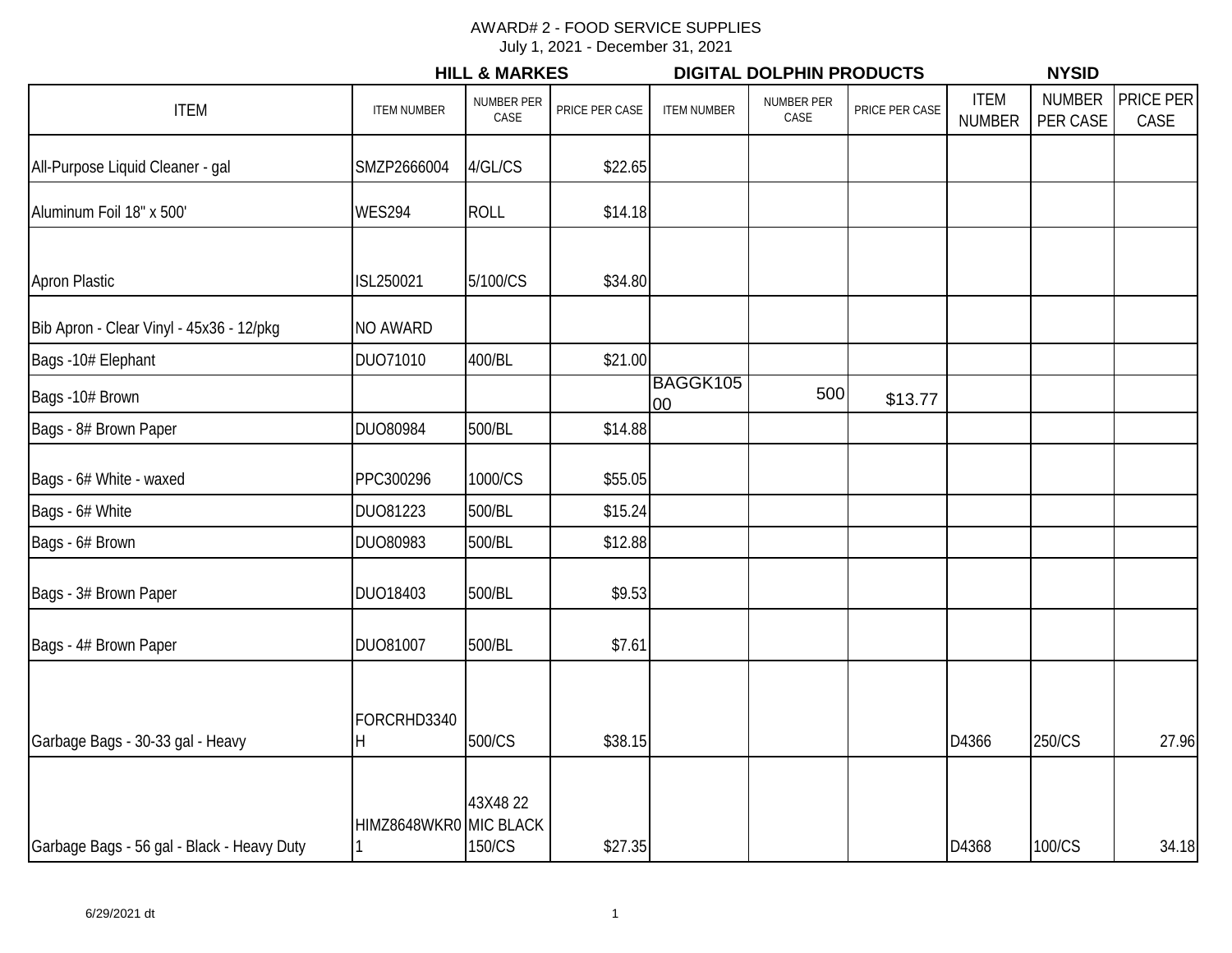## AWARD# 2 - FOOD SERVICE SUPPLIES July 1, 2021 - December 31, 2021

| Garbage Bags - 56 gal - Clear - Heavy Duty        | HIMP434812N     | 43X4812<br><b>MIC</b><br>200/CS   | \$19.84 |                                   |             |         | D4367 | 100/CS | 50.45 |
|---------------------------------------------------|-----------------|-----------------------------------|---------|-----------------------------------|-------------|---------|-------|--------|-------|
|                                                   |                 |                                   |         |                                   |             |         |       |        |       |
| Grocery Bags - 11.5 x 5.5x 22 - black - 1/6 T-Sak | NO AWARD        |                                   |         |                                   |             |         |       |        |       |
| Poly Bags - 6 x 3 x 15                            | FOR110NP        | 1000/CS                           | \$15.75 |                                   |             |         |       |        |       |
| Poly Bags - 10 x 18 x 24                          | FOR152NPH       | 10X8X24<br>500/CS                 | \$30.23 |                                   |             |         |       |        |       |
| Sandwich Bags - #130 wax                          | PPC300404       | 6/1000/CS                         | \$76.40 |                                   |             |         |       |        |       |
| Sandwich Bags - plastic                           | ROYZBS66        | 6.5X6<br><b>ZIPLOCK</b><br>500/CS | \$8.15  |                                   |             |         |       |        |       |
| Zip Lock Bags - gallon                            | ISL210912       | 1000/CS                           | \$43.30 |                                   |             |         |       |        |       |
| <b>Banquet Paper</b>                              |                 |                                   |         | <b>TBLI4010W</b><br>Η             | 40"'x 1000' | \$11.37 |       |        |       |
| Bleach - gal                                      |                 |                                   |         | <b>KIKBLEAC</b><br>H <sub>6</sub> | 6           | \$18.48 | D4726 | 4gl/cs | 28.36 |
| Bowl - 5 oz                                       | PACTYH10004     | 50Z FOAM<br>1250/CS               | \$21.00 |                                   |             |         |       |        |       |
| Bowl - Styrofoam -10 oz                           | <b>DRT10B20</b> | 20/50/CS                          | \$60.59 |                                   |             |         |       |        |       |
| Bowl Lid -10 oz                                   | DRT20JL         | 10/100/CS                         | \$34.40 |                                   |             |         |       |        |       |
| <b>Bowl - 12 oz</b>                               | DRT12BWWCR      | 1000/CS                           | \$31.09 |                                   |             |         |       |        |       |
| Chlorine Sanitizer Test Strip Kit                 | <b>NO AWARD</b> |                                   |         |                                   |             |         |       |        |       |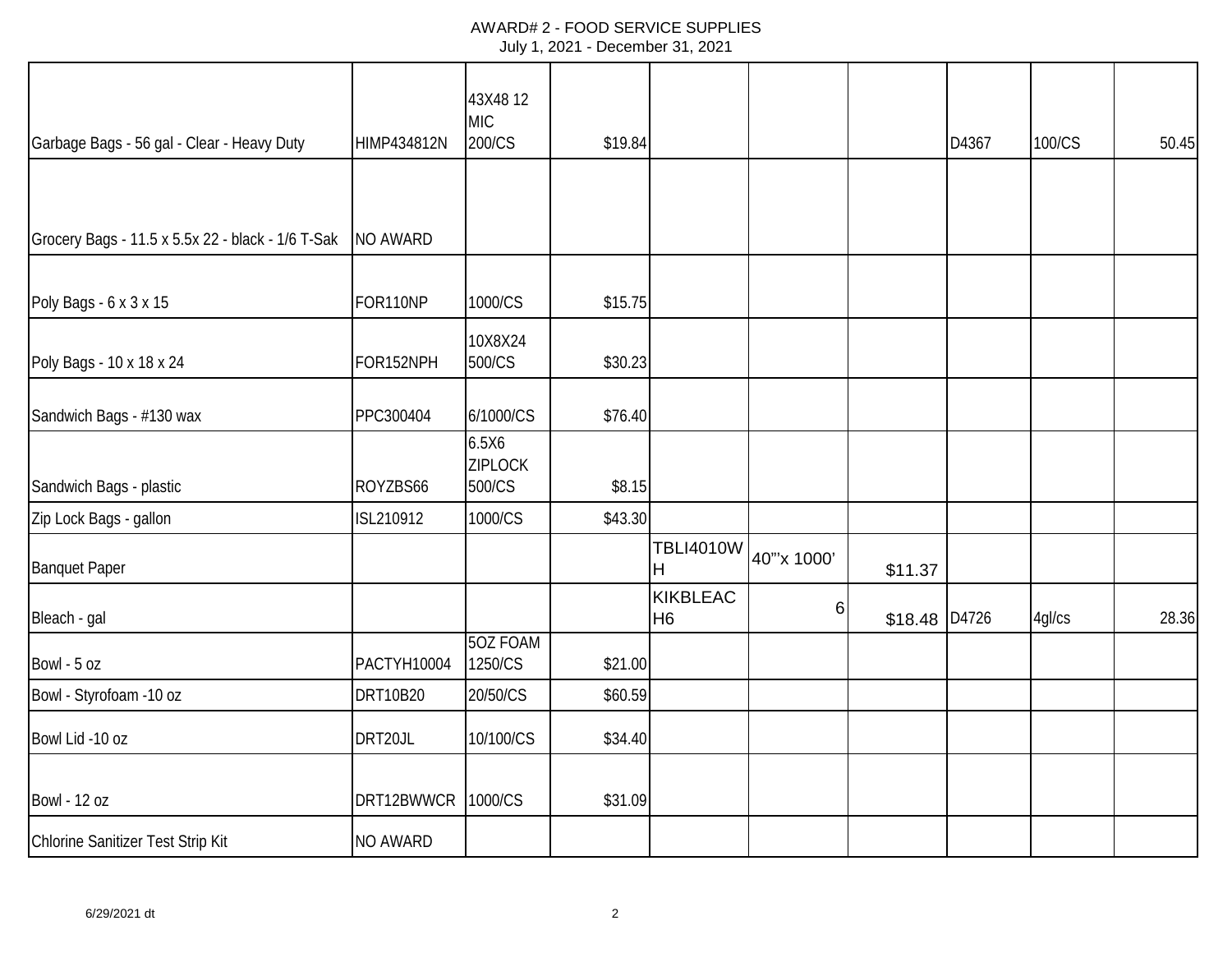## AWARD# 2 - FOOD SERVICE SUPPLIES July 1, 2021 - December 31, 2021

| Coffee Filters - 18 x 7.5 - 3 gal - #<br>BUNU318X7252CS or equal | <b>NO AWARD</b> |                                                  |         |  |  |  |
|------------------------------------------------------------------|-----------------|--------------------------------------------------|---------|--|--|--|
|                                                                  |                 |                                                  |         |  |  |  |
| Comet All Purpose Bleach Spray - 32 oz                           | <b>PNG02287</b> | 8/32 OZ/CS                                       | \$47.30 |  |  |  |
| Container - Styrofoam - Hinged - approx. 9 x 9 x 3               | GEN200VW        | 200/CS                                           | \$24.12 |  |  |  |
| Container - Styrofoam - Hinged - approx. 6 x 6 x 3               | GEN22500        | 500/CS                                           | \$30.20 |  |  |  |
| Cotton Cloth - approx. 16" x 18"                                 | HSP34025        | 25 LB<br><b>APPROX</b><br>180/CS                 | \$35.98 |  |  |  |
| Cream Cleanser - qt                                              | SMZG1325012     | 12/32<br>OZ/CS NS 2-<br>3 WK LEAD<br><b>TIME</b> | \$19.92 |  |  |  |
| Cup - Foam - squat - 4 oz                                        | DRT4J6          | 20/50/CS                                         | \$32.61 |  |  |  |
| Cup Lid - Foam - squat - 4 oz                                    | DRT6JL          | 10/100/CS                                        | \$20.00 |  |  |  |
| Cup - Foam - squat - 8 oz                                        | DRT8SJ20        | 20/50/CS                                         | \$58.27 |  |  |  |
| Cup Lid - Foam - squat - 8 oz                                    | DRT20JL         | 10/100/CS                                        | \$34.40 |  |  |  |
| Cup - Hot/Cold, 8 oz - want DC8J8                                | DRT8J8          | 25/40/CS                                         | \$30.54 |  |  |  |
| Cup Lid - Hot/Cold, 8 oz                                         | DRT8JL          | 10/100/CS                                        | \$20.49 |  |  |  |
| Cup - Hot/Cold, 14-16 oz                                         | DRT16J16        | 25/40/CS                                         | \$62.56 |  |  |  |
| Cup Lid - Hot/Cold, 14-16 oz                                     | DRT16SJ         | 1000/CS                                          | \$28.02 |  |  |  |
| Cup - Paper - 1 oz                                               | <b>GENF100</b>  | 20/250/CS                                        | \$39.30 |  |  |  |
| Cup - Plastic - 1 oz                                             | SLOP100N        | <b>PLASTIC</b><br>10/250/CS                      | \$23.21 |  |  |  |
| Cup - Souffle - 2 oz                                             | SLOPL2          | 25/100/CS                                        | \$33.16 |  |  |  |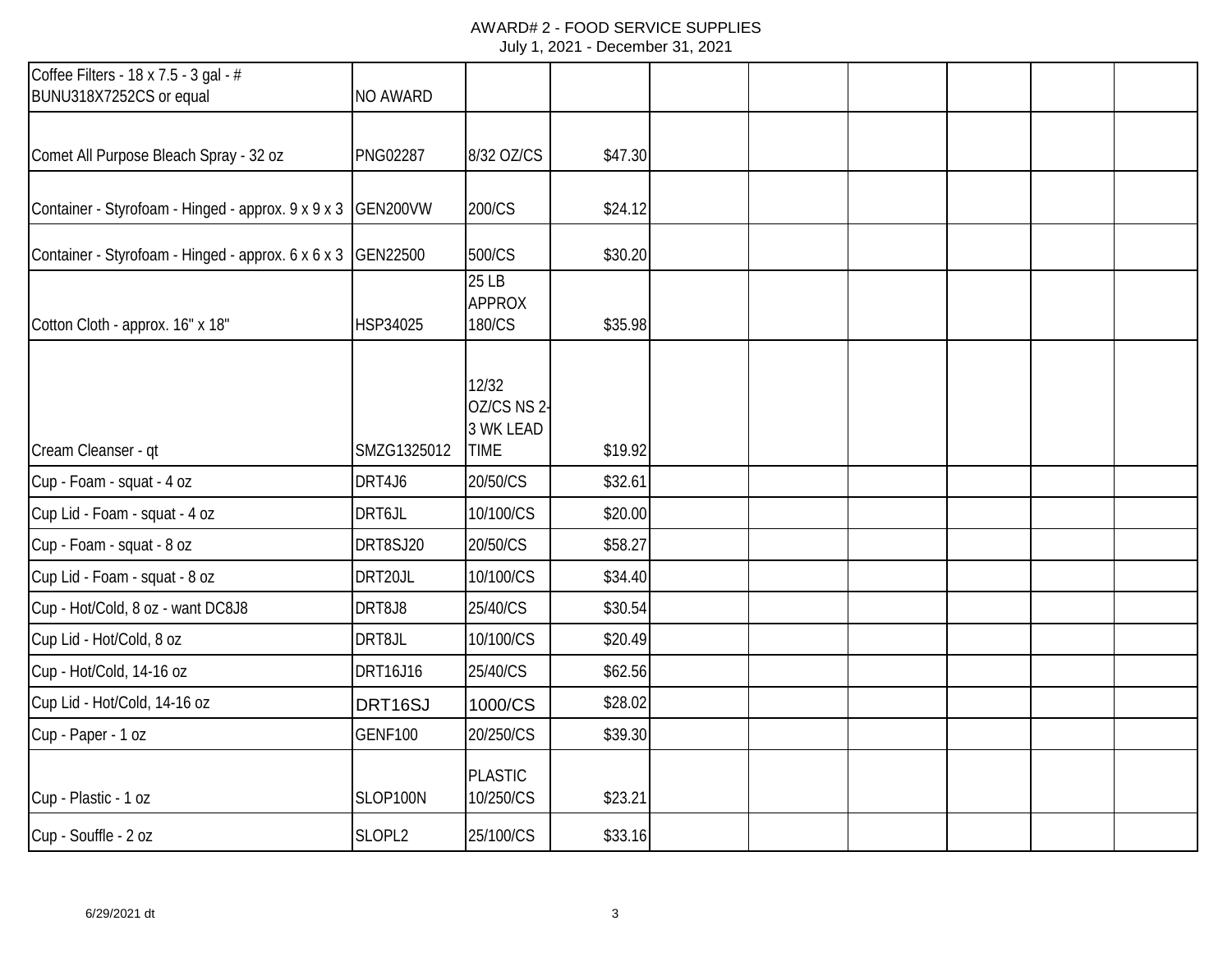| July 1, 2021 - December 31, 2021 |  |  |  |
|----------------------------------|--|--|--|
|----------------------------------|--|--|--|

| Cup Lid - Souffle - 2 oz                                  | SLOPL2      | 25/100/CS                    | \$22.76 |                     |      |         |                     |         |       |
|-----------------------------------------------------------|-------------|------------------------------|---------|---------------------|------|---------|---------------------|---------|-------|
|                                                           |             |                              |         |                     |      |         |                     |         |       |
| <b>Cupcake Liner Papers</b>                               | REYTW550    | 10,000/CS                    | \$63.04 |                     |      |         |                     |         |       |
| Deli Container - clear w/lid - 12 oz - rectangular        |             |                              |         | PCT0CA91<br>0120000 | 200  | \$25.53 |                     |         |       |
| Dinex 8 oz disposable lids for 8 oz Turnbury mugs         | DIN30008775 | 1000/CS                      | \$43.05 |                     |      |         |                     |         |       |
| Dawn Dish Soap - gallon                                   | SMZP2705004 | PINK POT &<br>PAN<br>4/GL/CS | \$16.30 |                     |      |         |                     |         |       |
| Dishwasher Detergent - Cascade (or equal)                 | PNG40152    | 6/75 OZ/CS                   | \$34.33 |                     |      |         | D4666 - not<br>Dawn | 4GL/CS  | 42.68 |
| <b>Excaliber Sanitizer</b>                                | NO AWARD    |                              |         |                     |      |         |                     |         |       |
| Film - 18" x 500'                                         | ANP7307782  | 18" X 2000'                  | \$14.39 |                     |      |         |                     |         |       |
| Flash Dri equal to CX8 Rinse Drying Agent - 5 gal<br>pail | SMZC0710005 | 3 WK LEAD<br><b>TIME</b>     | \$36.00 |                     |      |         |                     |         |       |
|                                                           |             |                              |         | BWK355SC            | 1000 |         |                     |         |       |
| Gloves - latex - small - for food handling                |             |                              |         |                     |      | \$85.25 | C3316               | 1000/cs | 48.04 |
| Gloves - latex - medium - for food handling               | ISL100204   | 10/100/CS                    | \$94.71 |                     |      |         | C3316               | 1000/cs | 48.04 |
| Gloves - latex - large - for food handling                | ISL100206   | 10/100/CS                    | \$94.71 |                     |      |         |                     |         |       |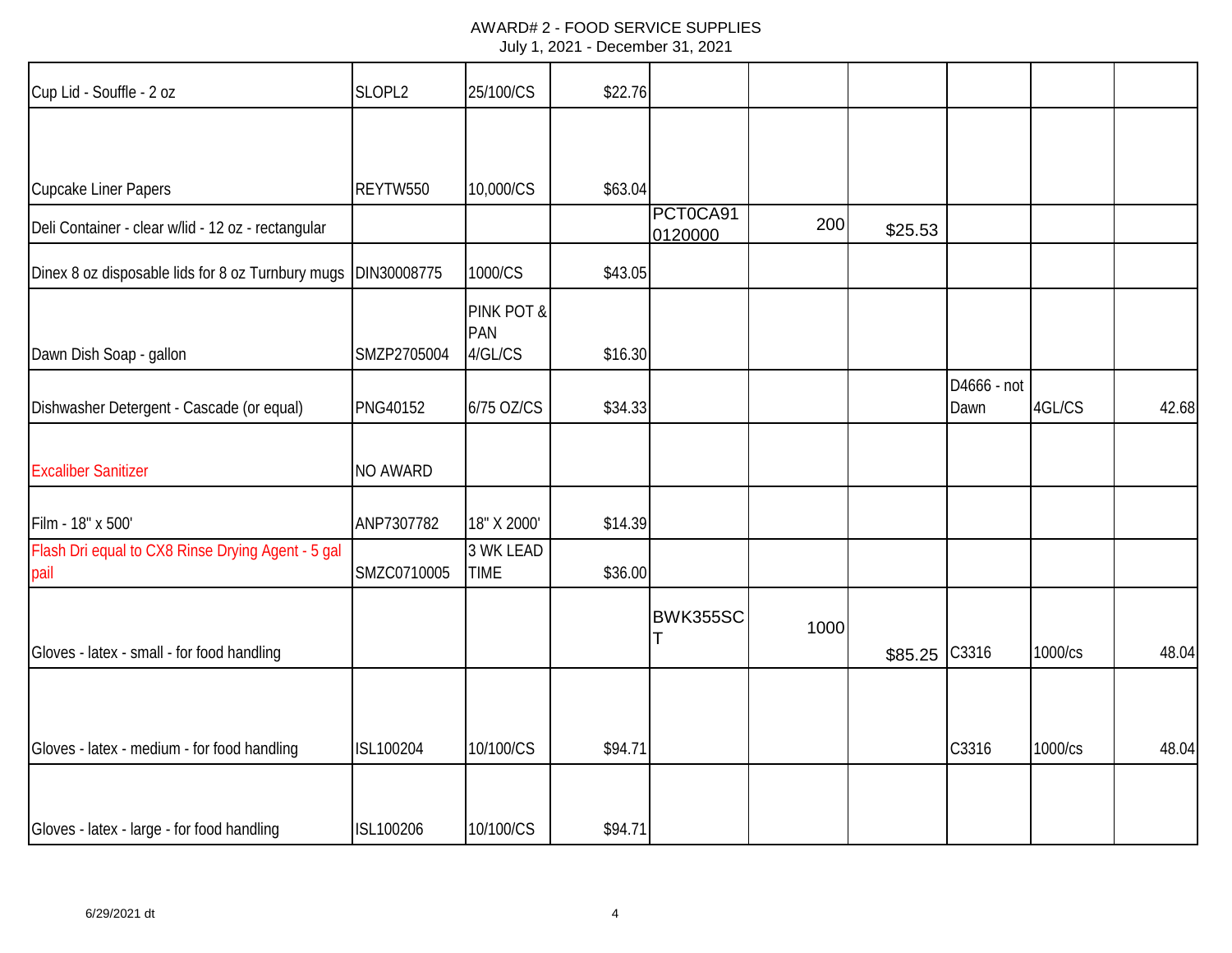| Gloves - plastic - for food handling |                     |                           |         | <b>IBSGLLG2</b><br>K | 2000 | \$16.94 | C3427 | 1000/cs | 11.08 |
|--------------------------------------|---------------------|---------------------------|---------|----------------------|------|---------|-------|---------|-------|
| <b>Beard Nets</b>                    |                     |                           |         | BWKBC924             | 1000 | \$40.92 |       |         |       |
| Hair Nets - about 24"                | FDI109HP124B<br>N   | 10/100/CS                 | \$86.00 |                      |      |         |       |         |       |
| Hair Nets - larger than 24"          | FDIHN500BR          | 144/BX 28"                | \$11.30 |                      |      |         |       |         |       |
| Heavy Duty Floor Cleaner (liquid)    | SMZB0320004         | 4/GL/CS                   | \$16.44 |                      |      |         | D4501 | 4GL/CS  | 44.04 |
| Ice Bags - Empty - 5 lb              | FOR127NPEXH 1000/CS | 8X4X18<br><b>POLY BAG</b> | \$42.50 |                      |      |         |       |         |       |
| Laundry Detergent - liquid           | SMZW4200004         | 4/GL/CS                   | \$19.32 |                      |      |         | D4667 | 6GL/CS  | 42.18 |
| Laundry Detergent - powder           | SMZC0597050         | 50# BOX                   | \$21.40 |                      |      |         |       |         |       |
| Lime Away                            | SMZL2125004         | 4/GL/CS                   | \$22.00 |                      |      |         |       |         |       |
| Napkins - 1 ply                      | MORD712             | 20/400/CS                 | \$19.50 |                      |      |         | B2913 | 6000/cs | 36.28 |
| Pan Liners - 16.375" x 24.375"       | PPC030001           | 1000/CS                   | \$32.24 |                      |      |         |       |         |       |
| Paper Place Mats (white)             | <b>SNF150</b>       | 1000/CS                   | \$17.60 |                      |      |         |       |         |       |
| Paper Place Mats (green)             | SNF6025             | 1000/CS                   | \$19.66 |                      |      |         |       |         |       |
| Paper Place Mats (red)               | SNF6005             | 1000/CS                   | \$19.66 |                      |      |         |       |         |       |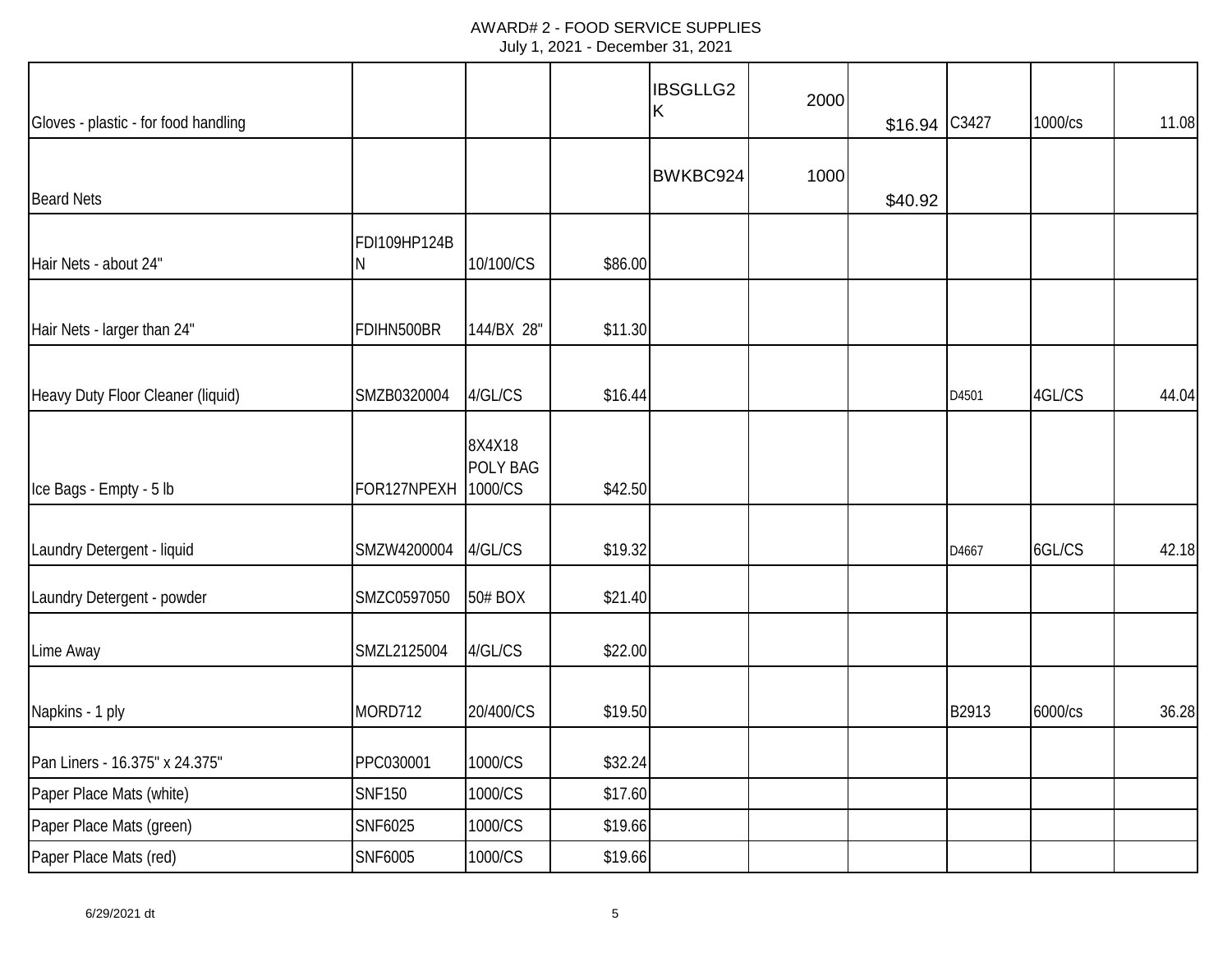|  | July 1, 2021 - December 31, 2021 |  |
|--|----------------------------------|--|
|--|----------------------------------|--|

| Paper Towels - Brown - roll for Towel Master |             |                                                                                   |         | <b>BWK6256</b>      | 6   | \$23.40 |       |         |       |
|----------------------------------------------|-------------|-----------------------------------------------------------------------------------|---------|---------------------|-----|---------|-------|---------|-------|
| Paper Towels - White - roll                  | CASK085     | 30/85/CS                                                                          | \$18.40 |                     |     |         |       |         |       |
| Plastic Forks (bulk)                         | NPP406010   | 1000/CS                                                                           | \$6.87  |                     |     |         | B2921 | 1000/cs | 19.00 |
| Plastic Knives (bulk)                        | NPP406017   | 1000/CS                                                                           | \$6.87  |                     |     |         | B2920 | 1000/cs | 19.00 |
| Plastic Spoons (bulk)                        | NPP406014   | 1000/CS                                                                           | \$6.87  |                     |     |         | B2922 | 1000/cs | 19.00 |
| Plastic Wrap - 18" x 2,000'                  | ANP7307782  | 18" X 2000'                                                                       | \$14.39 |                     |     |         |       |         |       |
| Plates - paper - 6"                          | ASP10106    | 10/100/CS                                                                         | \$12.48 |                     |     |         |       |         |       |
| Plates - paper - 9"                          | ASP121005   | 12/100/CS                                                                         | \$24.48 |                     |     |         |       |         |       |
| Plates - styrofoam - 9"                      |             |                                                                                   |         | PCT0TH10<br>009     | 500 | \$21.30 |       |         |       |
| Plates - styrofoam - 10.25"                  |             |                                                                                   |         | PCT0TH10<br>010000Y | 540 | \$28.75 |       |         |       |
| Powder Cleaner - qt                          | CPL4278     | AJAX 24/21<br>OZ/CS                                                               | \$23.90 |                     |     |         |       |         |       |
| Sacks 1/6                                    | DUO80076    | 500/CS                                                                            | \$52.38 |                     |     |         |       |         |       |
| <b>Scotch Brite Pads</b>                     | DSCMD69     | 6/10/CS                                                                           | \$12.08 |                     |     |         | D4701 | 60/cs   | 16.86 |
| Speedball Cleaner                            | SMZC0595012 | <b>STRYKE</b><br><b>FORCE</b><br>12/32<br>OZ/CS NS 2-<br>3 WK LEAD<br><b>TIME</b> | \$18.70 |                     |     |         |       |         |       |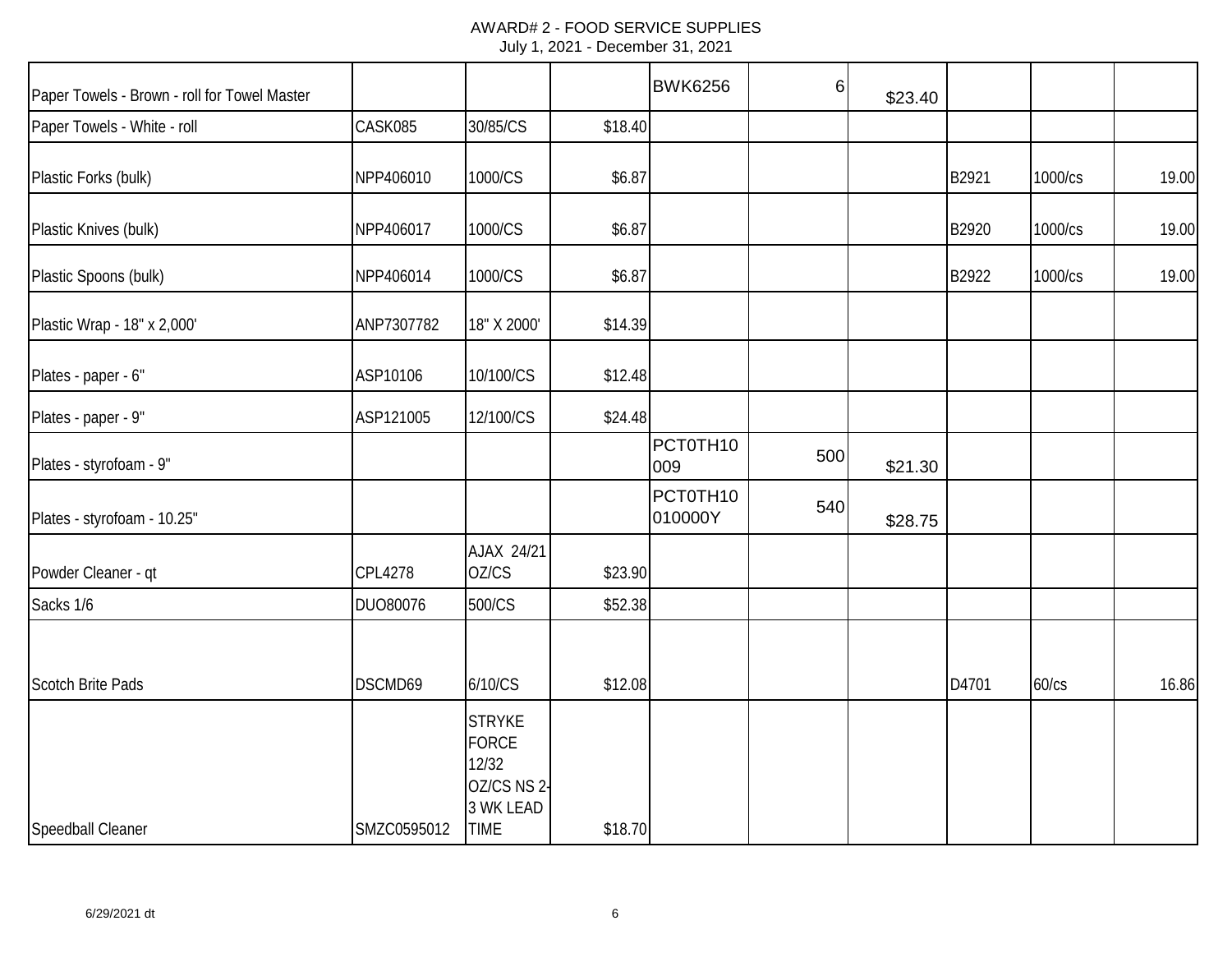## AWARD# 2 - FOOD SERVICE SUPPLIES July 1, 2021 - December 31, 2021

| Stainless Steel Scrubber                                 | <b>ROYS7756</b>  | <b>12/PK</b>     | \$7.05   |  |       |        |       |
|----------------------------------------------------------|------------------|------------------|----------|--|-------|--------|-------|
| <b>Stainless Steel Spray</b>                             | CLRCS227         | 12/14<br>OZ/CS   | \$24.25  |  |       |        |       |
| Tray - aluminum - 3 compartment HDM                      | PACY7139TP       | 200/CS           | \$42.95  |  |       |        |       |
| Water Test Strips (7347636) QUAQR                        | NO AWARD         |                  |          |  |       |        |       |
| Wypalls x 60                                             | KIM54015         | 252/CS           | \$21.55  |  |       |        |       |
| Zappers all purpose towels - blue                        | CHX8727          | 400/CS           | \$39.05  |  |       |        |       |
| 3 compartment tray with heat film (Oliver 7230-<br>6100) | OLV2103          | 600/CS           | \$241.62 |  |       |        |       |
| 32 oz spray bottle                                       | <b>IMP5032WG</b> | <b>EACH</b>      | \$0.52   |  |       |        |       |
| Trigger sprayer for 32 oz bottle                         | <b>IMP4902</b>   | <b>EACH</b>      | \$0.55   |  |       |        |       |
|                                                          |                  |                  |          |  |       |        |       |
| <b>Ecolab Products</b>                                   |                  |                  |          |  |       |        |       |
| Apex Dishwasher Solid - #17062                           | ECO6101202       | <b>WER</b>       | \$123.29 |  |       |        |       |
| Fast Foam Degreaser - #10126                             | ECO6110126       | <b>EXPRESS 6</b> | \$49.23  |  |       |        |       |
| Solid Power XL - # 6100185                               | ECO6100185       | 4/9 LBS/CS       | \$106.88 |  |       |        |       |
| Oasis 115 XP Floor Cleaner - # 10625                     | ECO6110625       | 2.5 GAL/CS       | \$43.22  |  |       |        |       |
| Oasis 100 Neutral All Purpose Cleaner - # 14522          | ECO6114522       | 2.5 GAL/CS       | \$61.72  |  |       |        |       |
| Oasis Sanitizer - #17708                                 | ECO6100536       | QUAT             | \$96.23  |  |       |        |       |
| Liquid Dish Detergent - #11262                           | ECO6111262       | 4/GL/CS          | \$42.13  |  |       |        |       |
| Rinse Additive - Solid Brilliance - # 25395              | ECO6125395       | 2/2.5LB/CS       | \$178.71 |  |       |        |       |
| Scout Pot & Pan Cleaner - #10906                         | ECO6110906       | 2/2 GL/CS        | \$105.04 |  | D4672 | 4GL/CS | 18.85 |
| Wash N Walk Floor Cleaner - # 6100731                    | ECO6100731       | 2.5 GAL/CS       | \$96.12  |  |       |        |       |
|                                                          |                  |                  |          |  |       |        |       |